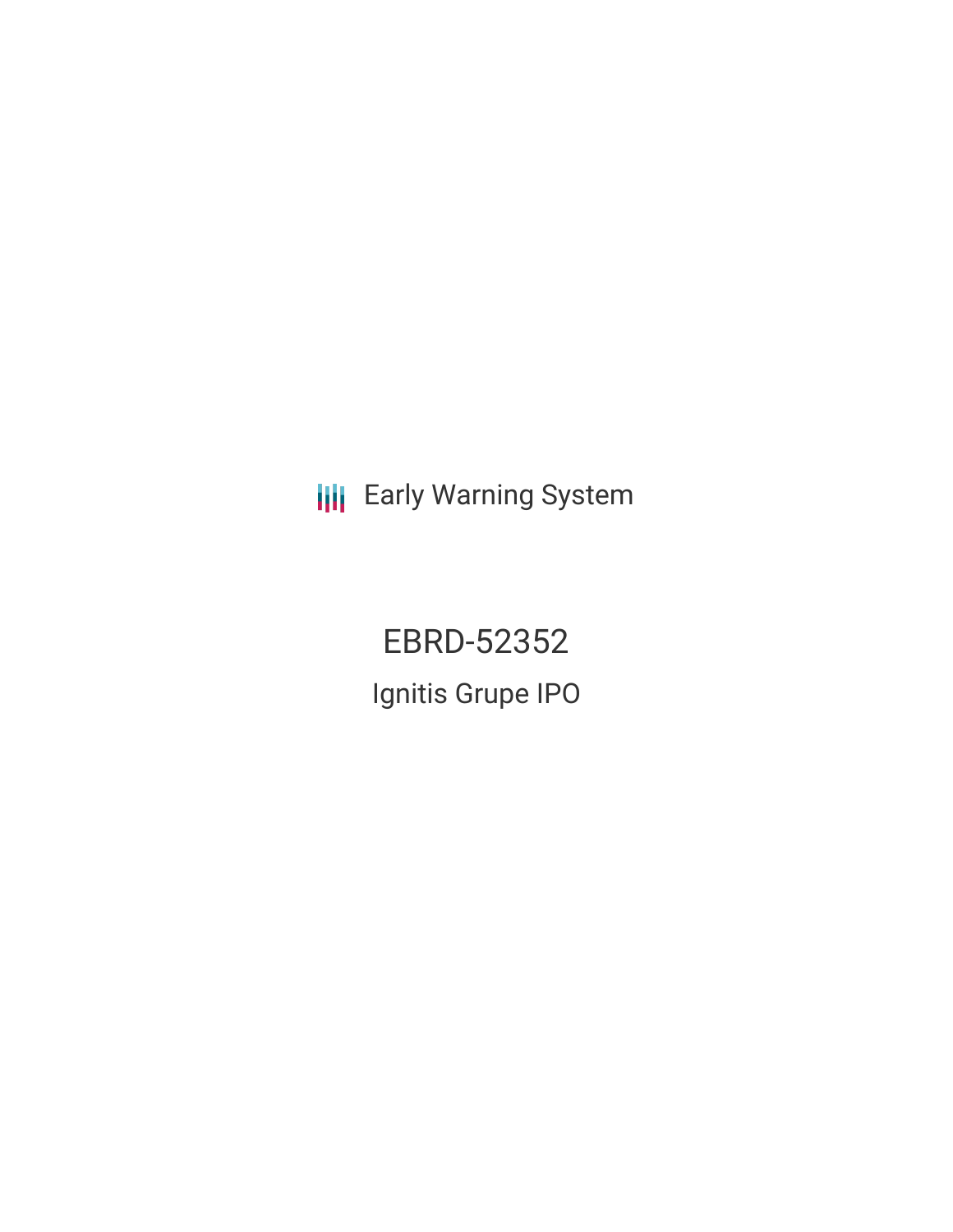

## **Quick Facts**

| <b>Countries</b>               | Lithuania                                               |
|--------------------------------|---------------------------------------------------------|
| <b>Financial Institutions</b>  | European Bank for Reconstruction and Development (EBRD) |
| <b>Status</b>                  | Active                                                  |
| <b>Bank Risk Rating</b>        | B                                                       |
| <b>Voting Date</b>             | 2020-09-16                                              |
| <b>Borrower</b>                | <b>IGNITIS GRUPE AB</b>                                 |
| <b>Sectors</b>                 | Energy                                                  |
| <b>Investment Type(s)</b>      | Loan                                                    |
| <b>Investment Amount (USD)</b> | \$79.68 million                                         |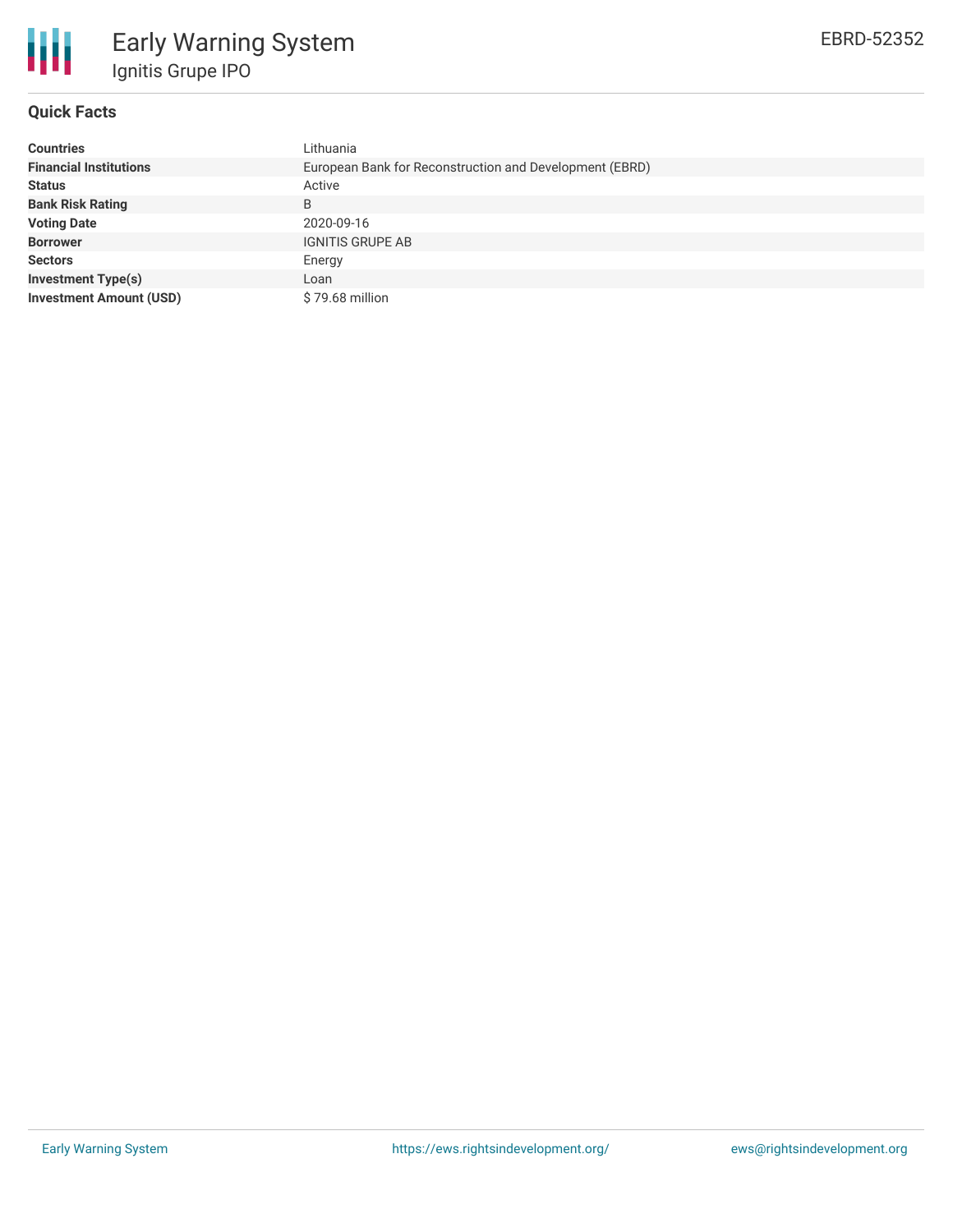

# **Project Description**

An equity investment of AB Ignitis Grupe , a leading utility and renewable energy company in the Baltics region will support the largest IPO in the Baltics region, a milestone for regional capital markets development. The proceeds of the Bank's subscription will be used to finance the company's distribution network investment programme. The company's shares are now dual-listed on the Vilnius Stock Exchange and the London Stock Exchange.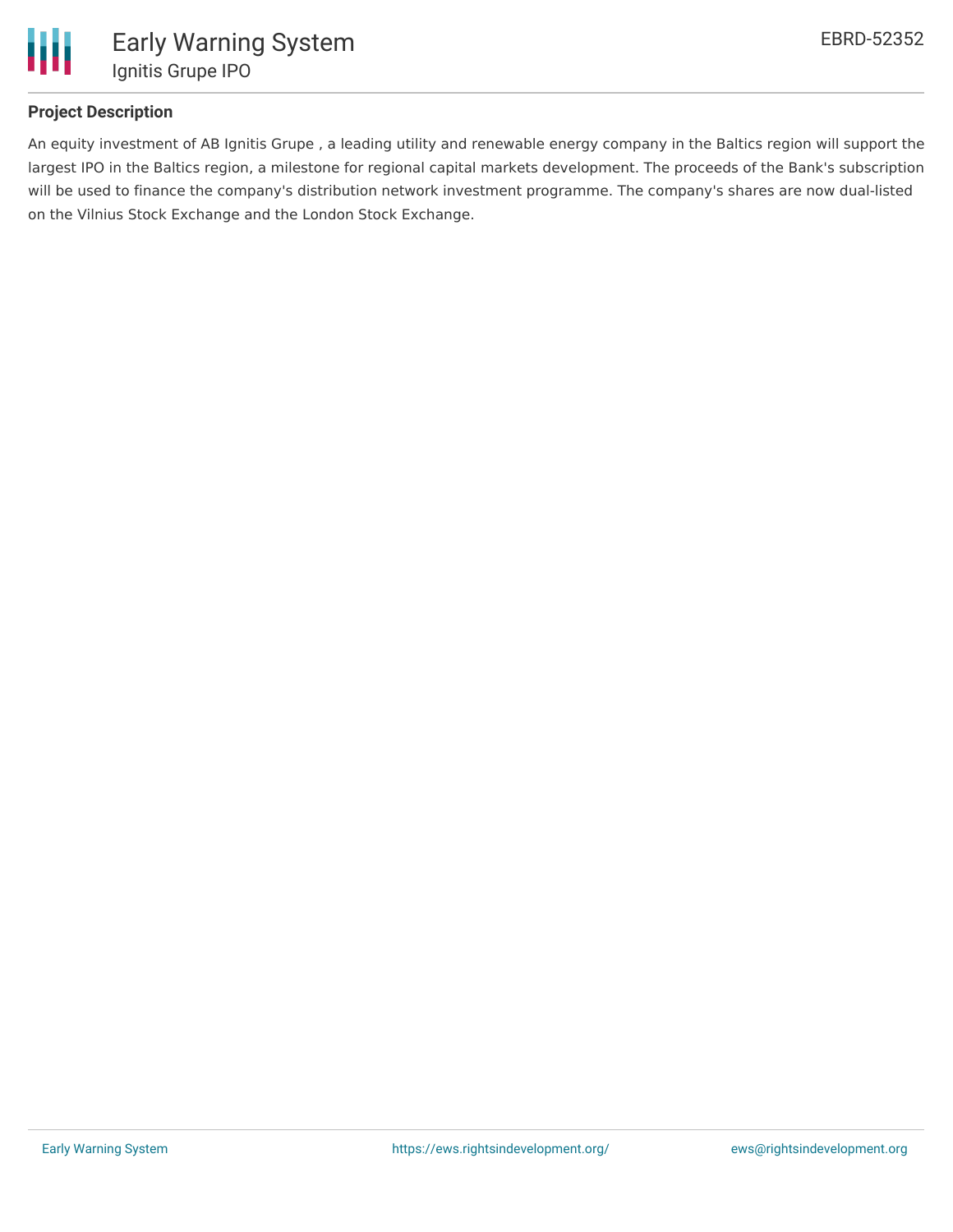

#### **Investment Description**

European Bank for Reconstruction and Development (EBRD)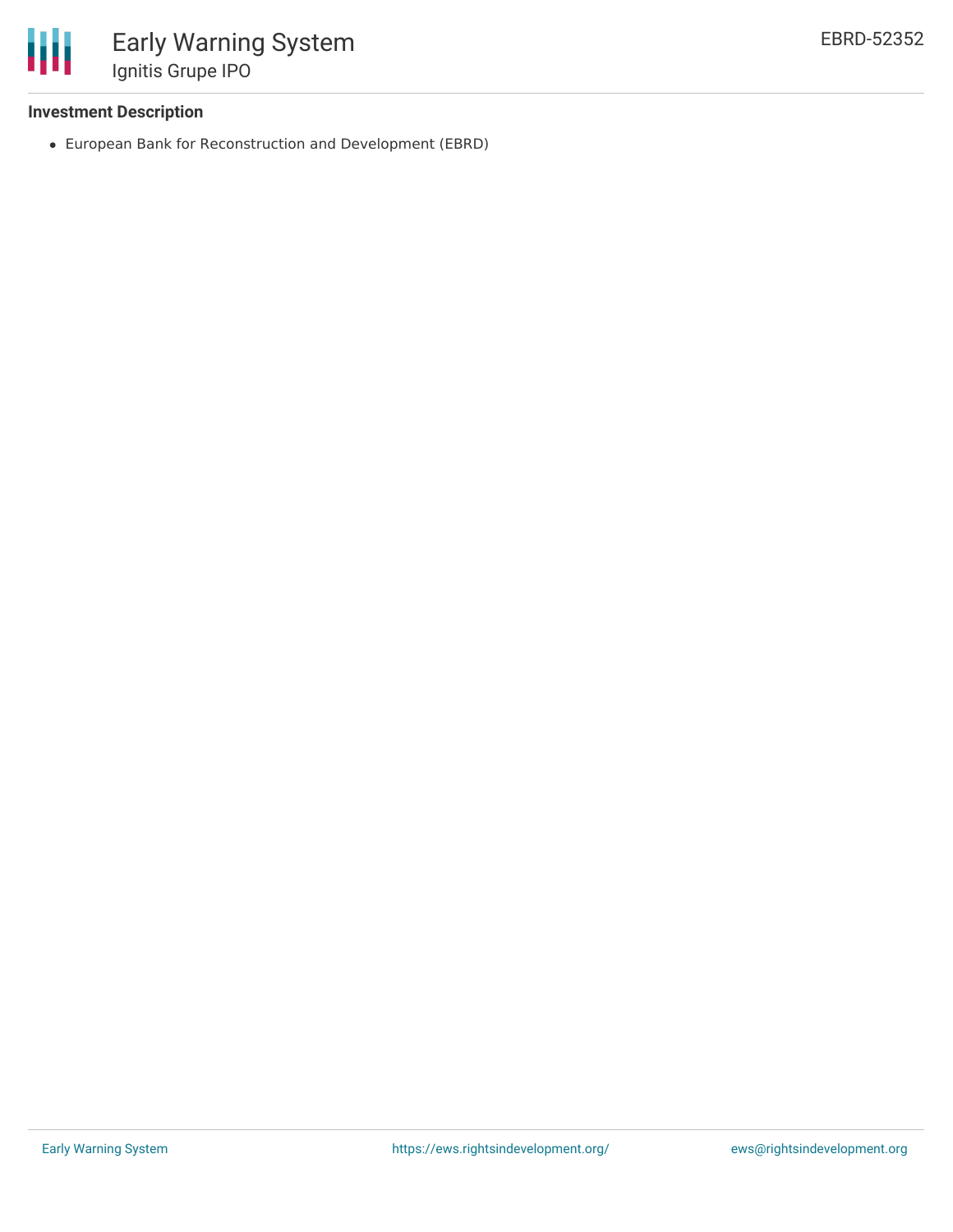## **Contact Information**

Jonas Rimavicius Jonas.Rimavicius@ignitis.lt +370 620 74043

# ACCESS TO INFORMATION

You can request information by emailing: accessinfo@ebrd.com or by using this electronic form: https://www.ebrd.com/eform/information-request

#### ACCOUNTABILITY MECHANISM OF EBRD

The Project Complaint Mechanism (PCM) is the independent complaint mechanism and fact-finding body for people who have been or are likely to be adversely affected by an European Bank for Reconstruction and Development (EBRD)-financed project. If you submit a complaint to the PCM, it may assess compliance with EBRD's own policies and procedures to prevent harm to the environment or communities or it may assist you in resolving the problem that led to the complaint through a dialogue with those implementing the project. Additionally, the PCM has the authority to recommend a project be suspended in the event that harm is imminent.

You can contact the PCM at: pcm@ebrd.com or you can submit a complaint online using an online form at: http://www.ebrd.com/eform/pcm/complaint\_form?language=en

You can learn more about the PCM and how to file a complaint at: http://www.ebrd.com/work-with-us/project-finance/projectcomplaint-mechanism.html